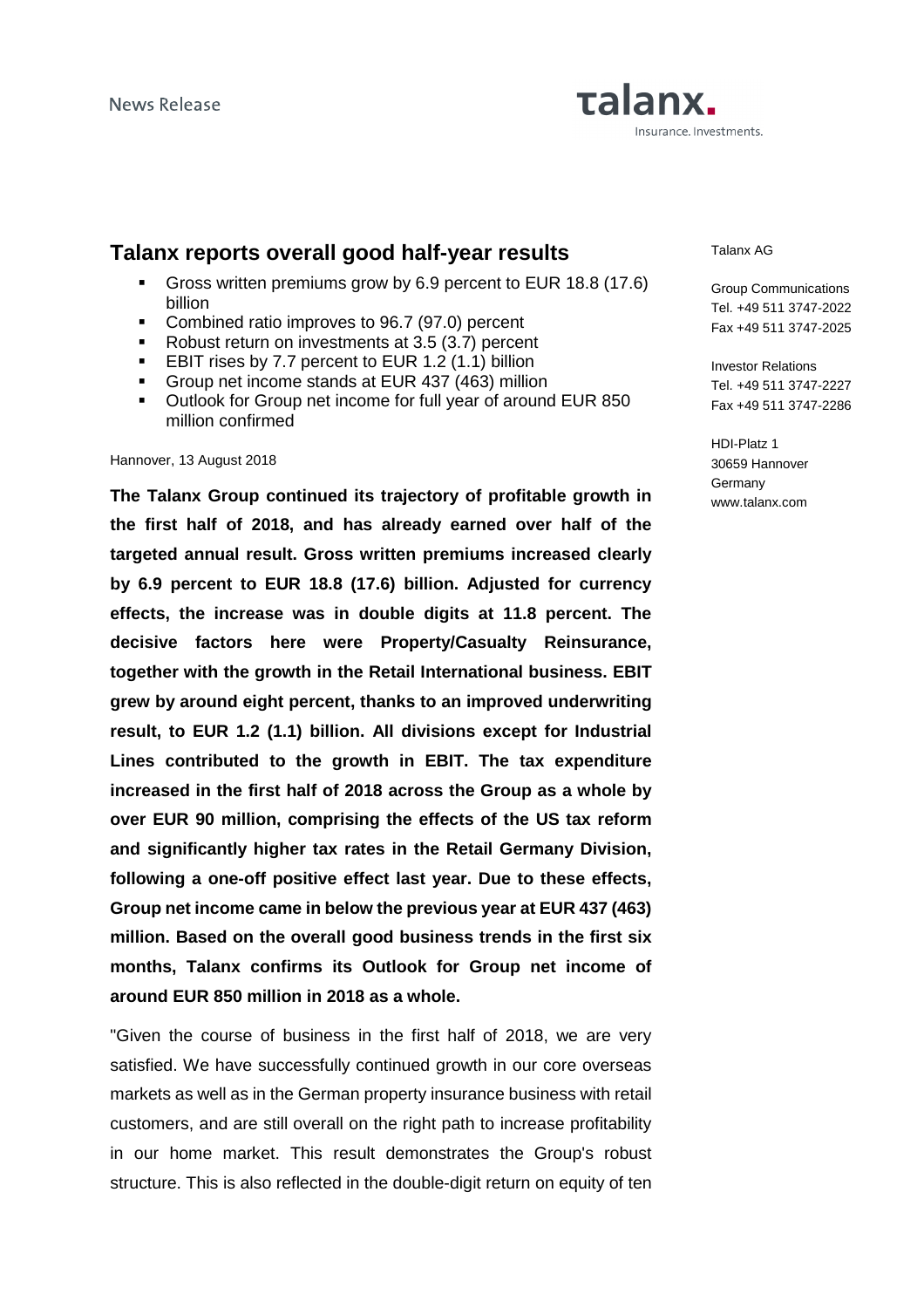

percent. We are not satisfied with the results in the Industrial Lines' Fire line in Germany. During the second quarter, we made a start on our 20/20/20 Programme, with new management appointments to restructure fire insurance with the focus on Germany. We thereby want to reduce the combined ratio in the affected 20 percent of the Industrial Lines portfolio to well below 100 percent by 2020. To achieve this, we are looking for premium increases of 20 percent on average. The adjustments to rates are already under way. Around one third of the necessary price increases had already been applied by the middle of 2018. We expect the vast majority of the restructuring measures in fire insurance to take effect in 2019," said Torsten Leue, Chairman of the Talanx AG Board of Management.

In the first half of the year, the burden of natural disasters and large losses amounted to EUR 241 (195) million, which remained within the proportional large-loss budget of EUR 501 million. The unused budget will provide a robust shock-absorber for the second half of the year. Large losses of EUR 93 (123) million occurred in the Reinsurance Division. The Group-wide combined ratio over the first six months improved to 96.7 (97.0) percent, which meant that it remained at an acceptable level.

The underwriting result improved to EUR -748 (-940), supported by a low claims burden across the Group. Net investment income declined by 3.7 percent to EUR 2.0 (2.1) billion. This fall is caused, among other things, by the fact that the Retail Germany Division had fewer profits to finance the Zinszusatzreserve (ZZR; additional interest reserve), in expectation of the new ZZR arrangement. Talanx achieved a robust net return on investment of 3.5 (3.7) percent. The growth in EBIT was 7.7 percent, to EUR 1.2 (1.1) billion. Group net income dropped to EUR 437 (463) million because of the substantial increase in tax expenditure, due to one-off tax effects in the prior year, combined with the effects of the US tax reform.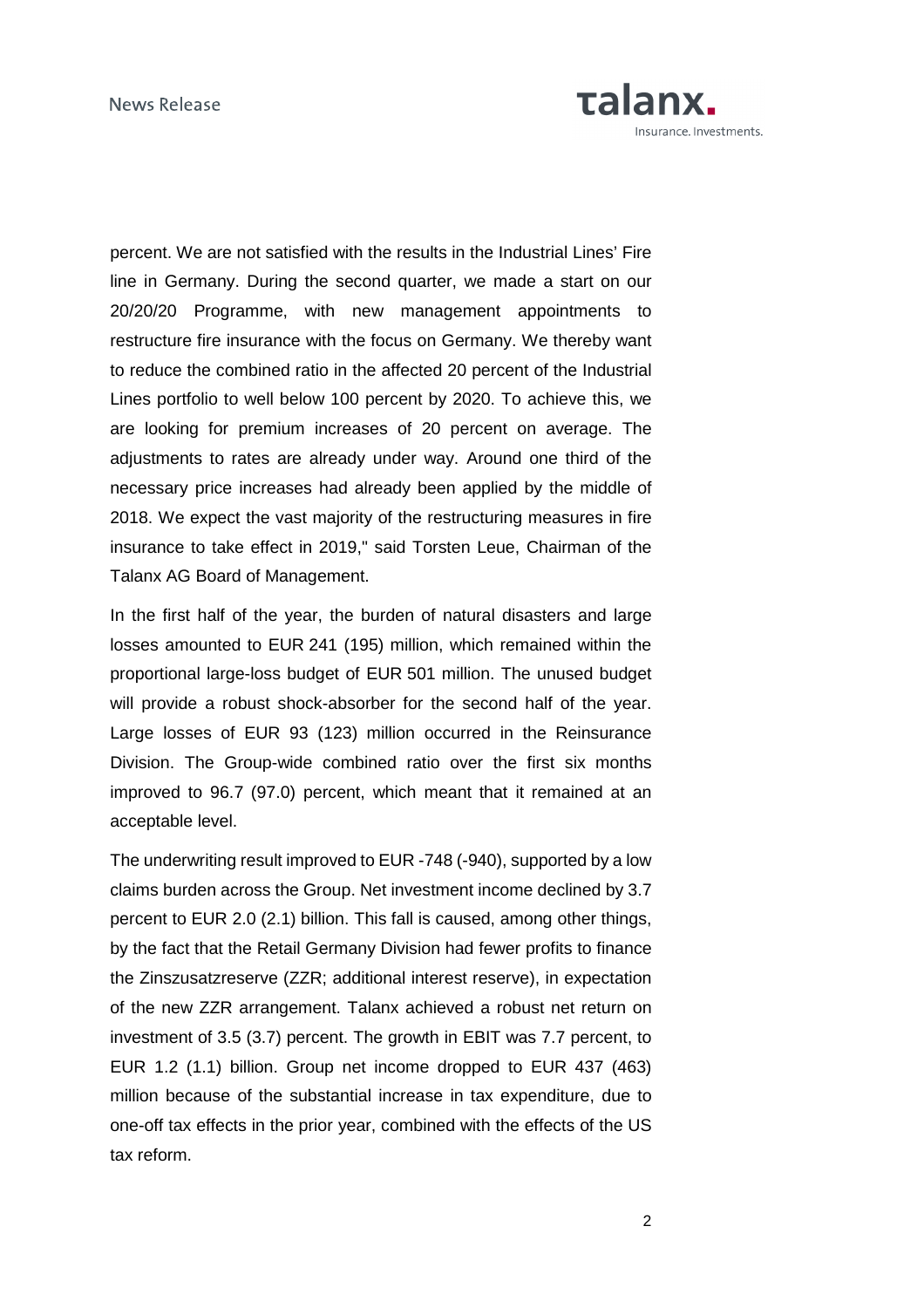

The capitalisation of the Talanx Group continues to be comfortable. Excluding transitional measures, the Solvency II ratio as at the reporting date of 31 March 2018 was 207 (FY 2017: 206) percent, putting it slightly above the target range of between 150 and 200 percent.

## Second quarter: Strong improvements in underwriting result

In the second quarter, the gross written premiums grew by 5.1 percent to EUR 8.2 (7.8) billion. The underwriting result improved to EUR -318 (-525) million. The combined ratio further improved in the second quarter compared to the half-year figure, to 96.5 (97.6) percent. Net investment income fell by 12.1 percent to EUR 944 (1,074) million. EBIT grew by 12.9 percent to EUR 620 (549) million, while Group net income fell by 2.7 percent to EUR 219 (225) million.

# **Industrial Lines: High level of claims in the first half of the year**

Gross written premiums in the Industrial Lines Division increased by 3.7 percent to EUR 2.9 (2.8) billion. Adjusted for currency effects, this increase was 6.9 percent. In line with strategy, this growth is mainly from overseas, from Australia, the Netherlands and France. Retentions grew, also in line with strategy, to 58.9 (54.4) percent.

The underwriting result deteriorated to EUR -28 (32) million. The combined ratio rose to 102.3 (97.2) percent, primarily due to the higher property claims in the current financial year, mainly in the German fire line. "The sector expects that overall industrial property insurance in Germany will have a combined ratio of 115 percent for 2018. In the first half of 2018, unfortunately, we as well were unable to escape this," said Christian Hinsch, member of the Talanx AG Board of Management with responsibility for the Industrial Lines Division. "Thanks to our 20/20/20 Programme, we will significantly reduce the combined ratio, especially for German fire insurance, over the next 18 months to return to a positive underwriting result. This includes the reduction in market share and giving up some business." The positive run-off result showed itself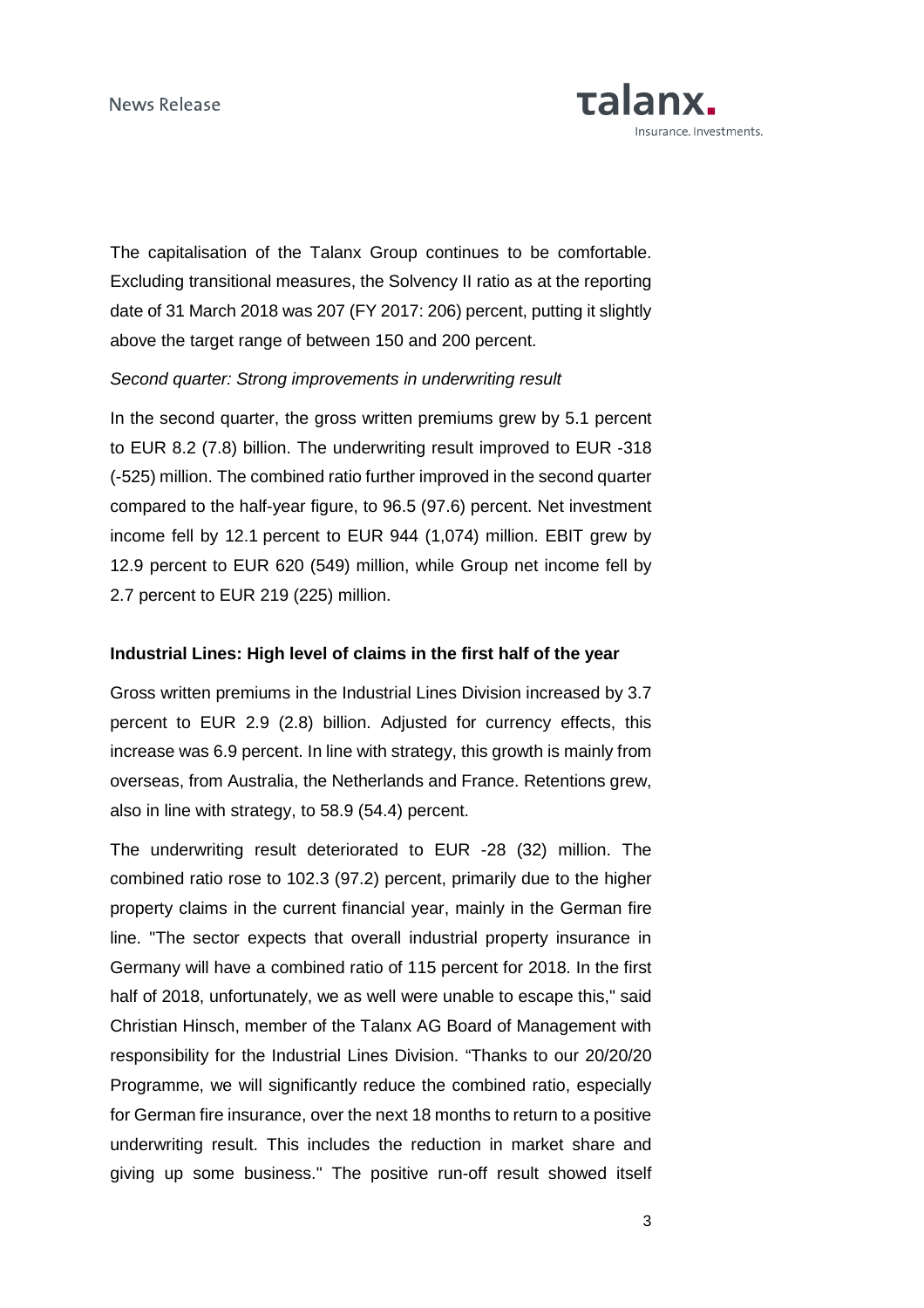

normalized after the second quarter. Overall after the first half year, the run-off result lay slightly above the previous year's period. Net investment income declined to EUR 124 (137) million. EBIT dropped due to the events described above, to EUR 78 (162) million. The contribution to Group net income fell to EUR 53 (112) million.

# Second quarter: International premium growth

In the second quarter, gross written premiums rose by 7.3 percent to EUR 849 (791) million. Adjusted for currency effects, the increase was 10.0 percent. The underwriting result decreased to EUR -15 (13) million. Net investment income also fell to EUR 56 (68) million. EBIT decreased from EUR 82 million to EUR 27 million, with the contribution to Group net income falling to EUR 22 (53) million.

#### **Retail Germany: EBIT growth**

The Retail Germany Division was once again on the right path at the end of the first half of the year to increase its profitability. EBIT grew significantly to EUR 88 (63) million. The contribution to Group net income remained rather stable at EUR 50 (50), because the tax rate rose substantially, following a positive one-off effect in the prior year.

# Property/Casualty Insurance segment: Profitable growth

Gross written premiums in the Property/Casualty Insurance segment rose by 2.0 percent to EUR 1,022 (1,002) million. The increase came primarily from the third-party liability, accident and property insurance lines of business. The underwriting result improved visibly from EUR -9 to 8 million. The causes of this included profitable growth with stable expenses. The burdens of around EUR 12 million due to the winter storm "Friederike" in the first quarter were more than offset. The combined ratio consolidated below 100 percent, and improved by 2.5 percentage points to 99.0 (101.5) percent. "With our KuRS modernisation programme, we are further on the right track, and in fact slightly ahead of schedule with the implementation. This favourable trend can also be seen in the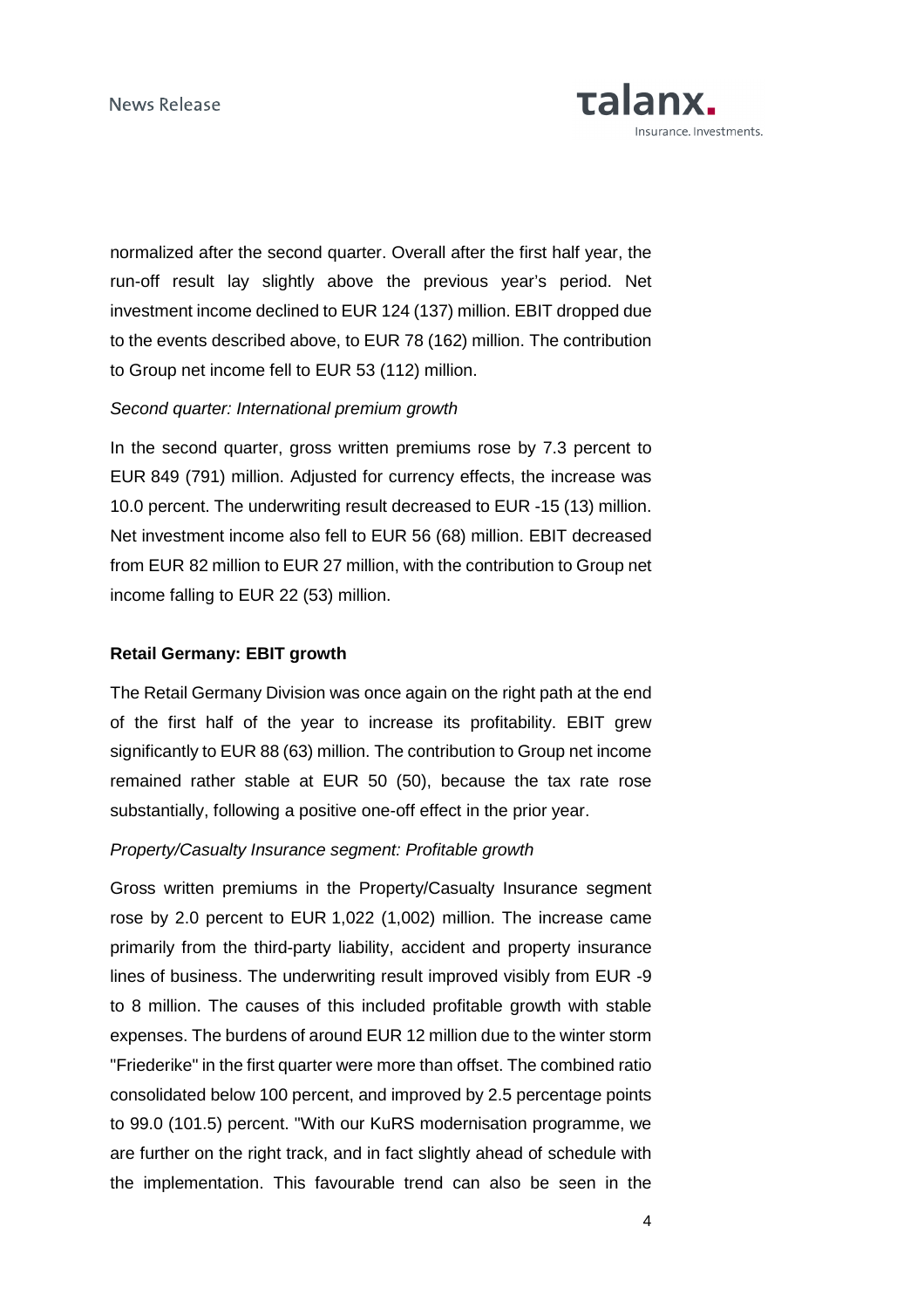

combined ratio, adjusted for the KuRS expense, which is a welcome 96.7 percent," stated Jan Wicke, member of the Talanx AG Board of Management with responsibility for the Retail Germany Division. Net investment income remained unchanged at EUR 44 million compared to the same period in the prior year. EBIT especially was able to be increased thanks to improvements in underwriting to EUR 40 (22) million.

# Second quarter: Further improvements in underwriting

In the second quarter, gross written premiums fell only slightly by 0.4 percent to EUR 242 (243) million. The underwriting result improved to EUR 5 (-3) million. The combined ratio improved to 98.9 (101.3) percent. Adjusted for the costs of the KuRS modernisation programme, the combined ratio was 96.1 (98.3) percent. The net investment income improved by 21.2 percent, to EUR 23 (19) million. EBIT rose to EUR 22 (9) million.

#### Life Insurance segment: Lower contribution to the ZZR fund

Premium income in the Life Insurance segment fell by 2.9 percent to EUR 2.2 (2.3) billion. The cause of this was the drop in both regular premiums and also single premiums. New business for life insurance products – measured in annual premium equivalent (APE) – rose slightly to EUR 195 (194) million. The share of capital-efficient and biometric products in the first half of 2018 remained constant compared to the same period in the prior year, at a high 71 (71) percent. The underwriting result improved to EUR -858 (-901) million. It will continue to be determined by the policyholder participation in net investment income. This fell by 3.0 percent to EUR 922 (951) million. This drop is due to a lower level of realisation of hidden reserves to finance the expected ZZR (additional interest reserve) contribution. EBIT improved to EUR 48 (41) million, thanks to a lower allocation to the provision for premium refunds (RfB), based on the tax refunds.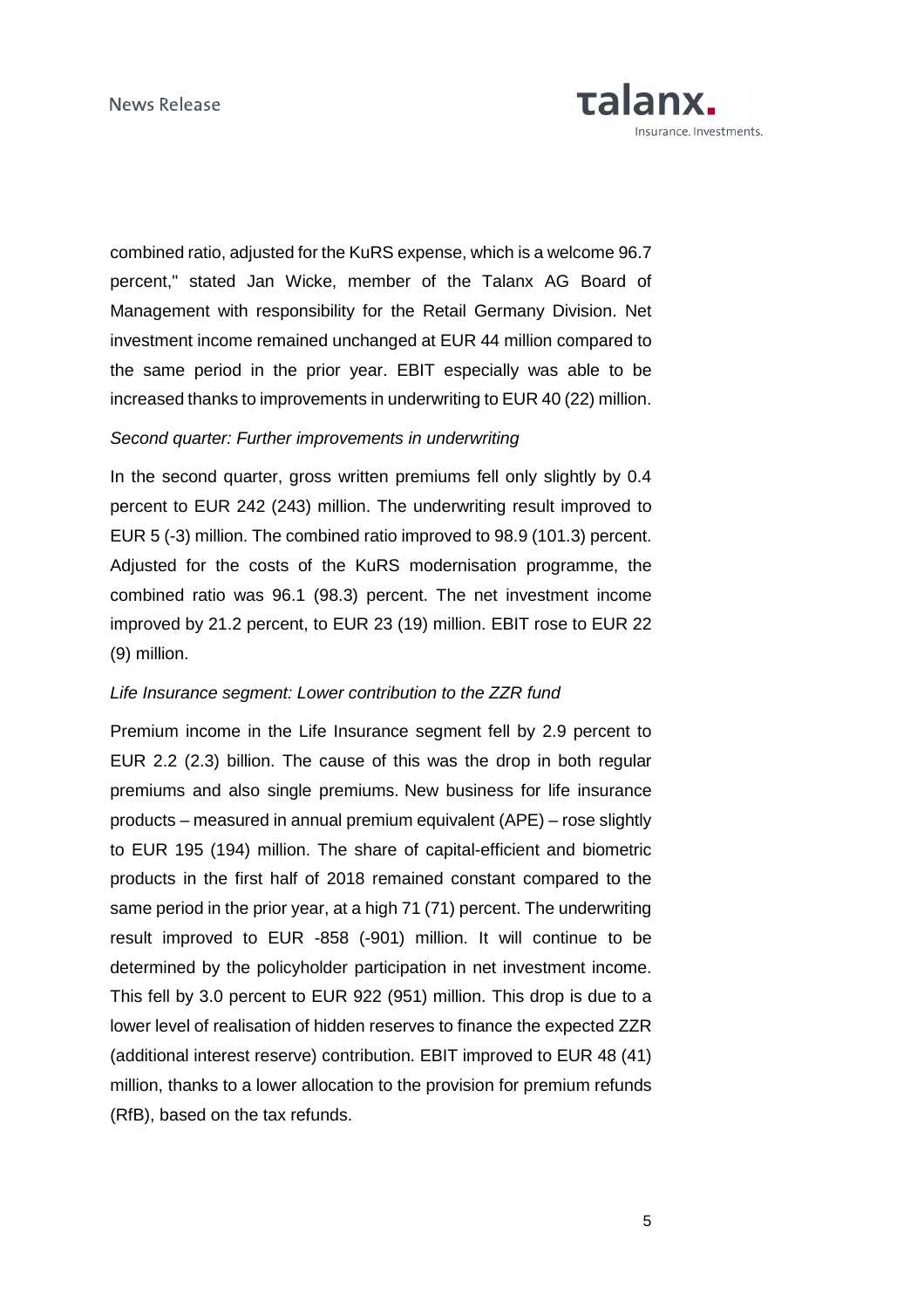

# Second quarter: Significant improvement in EBIT

In the second quarter, gross written premiums in the Life Insurance segment only fell slightly by 0.8 percent to EUR 1,152 (1,161) million. The underwriting result improved to EUR -391 (-485) million. Net investment income fell to EUR 433 (516) million. EBIT managed to show an improvement to EUR 28 (20) million.

# **Retail International: Strong growth in premiums and Group net income**

Gross written premiums rose by 4.8 percent to EUR 3.0 (2.8) billion. Adjusted for currency effects, the increase was 9.6 percent overall, and property/casualty in particular showed double-digit growth in local currency of 12.2 percent. Both the target regions of Europe and Latin America increased their premium volumes. In Latin America, premium income grew due to an increase in the number of insured vehicles, coupled with higher average premiums. Brazil, Mexico and Chile managed to increase premium income in local currency. In Europe, the growth came mainly from Poland, with the number of insured vehicles rising from 4.6 to 5.2 million at unchanged average premium levels.

The underwriting result rose significantly to EUR 33 (14) million. The combined ratio improved by 1.8 percentage points to 94.6 (96.4) percent. "Our focused growth is paying off in a clearly improved underwriting result," said Sven Fokkema, member of the Talanx AG Board of Management with responsibility for the Retail International Division. The cost improvement measures had a positive effect in Poland and Brazil. Net investment income rose slightly by 0.6 percent to EUR 174 (173) million. EBIT rose compared to the prior year period by 19.0 percent to EUR 138 (116) million. The contribution to Group net income increased by 12.2 percent to EUR 83 (74) million.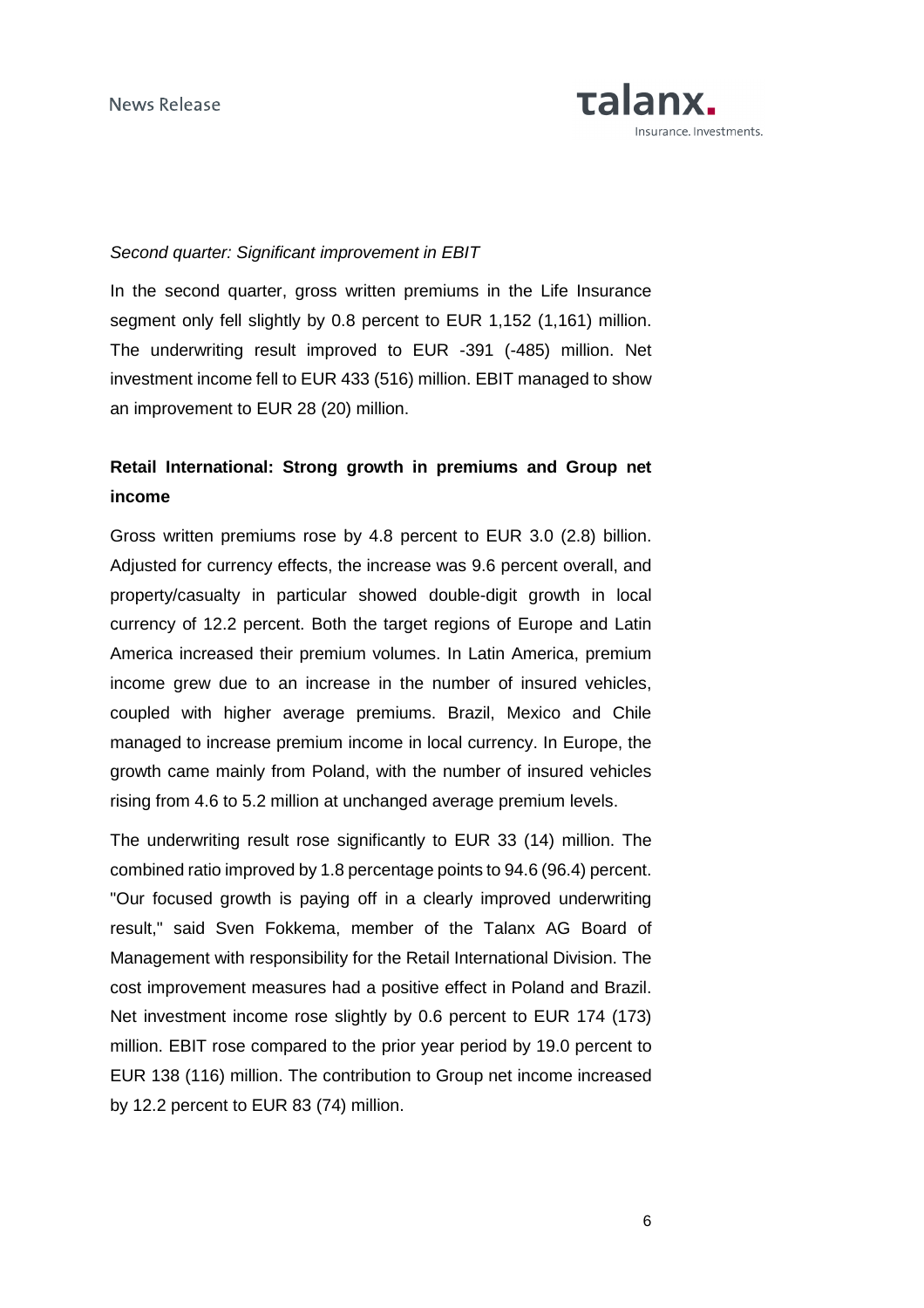

# Second quarter: Stable contribution to earnings

In the second quarter, gross written premiums rose by 9.1 percent to EUR 1.5 (1.3) billion. The underwriting result rose to EUR 18 (7) million. The combined ratio improved to 94.2 (96.2) percent. Net investment income fell to EUR 82 (86) million. EBIT showed a rise of 28.3 percent to EUR 68 (53) million. The contribution to Group net income rose to EUR 42 (34) million.

#### **Reinsurance: Solid contribution to Group net income**

The Reinsurance Division was able to increase its contribution to Group net income at the half-year mark, despite a negative one-off effect from the US tax reform in the first quarter. Group net income rose by 5.6 percent to EUR 281 (266) million. "Once again, both the Property/Casualty and Life/Health Reinsurance segments, together with a stable net investment income, have delivered a positive result," said Ulrich Wallin, member of the Talanx AG Board of Management with responsibility for the Reinsurance Division.

## Property/Casualty Reinsurance segment: Strong premium growth

Gross written premiums rose in the first half of the year by 19.1 percent to EUR 6.5 (5.4) billion. Adjusted for currency effects, the increase was 27.6 percent. The underwriting result rose to EUR 206 (149) million. The combined ratio moved to 95.7 (96.5) percent, thus being in the target range of below 96 percent. Net investment income grew, with an increase of 5.5 percent to EUR 517 (490) million. EBIT managed to show a double-digit improvement to EUR 704 (644) million.

# Second quarter: Low large-loss burden

In the second quarter, gross written premiums rose by 10.5 percent to EUR 2.9 (2.6) billion. The underwriting result rose to EUR 115 (58) million. The combined ratio improved to 95.5 (97.4) percent. Net investment income improved slightly by 1.3 percent to EUR 243 (240) million. EBIT increased by 9.4 percent to EUR 360 (329) million.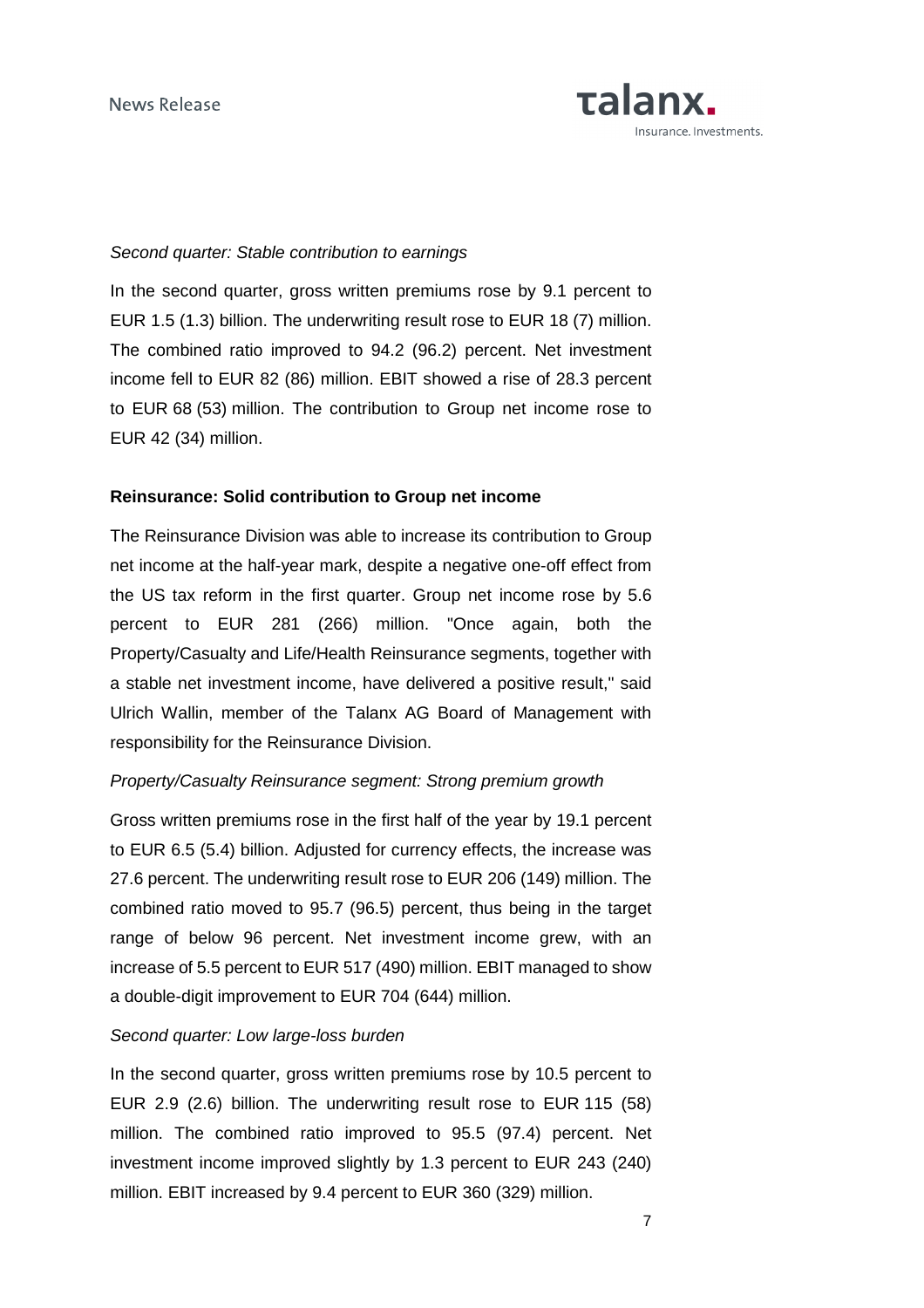

# Life/Health Reinsurance: Strong rise in EBIT

In Life/Health Reinsurance, premium income fell slightly by 1.5 percent to EUR 3.5 (3.6) billion. Adjusted for currency effects, gross written premiums rose by 3.7 percent. The underwriting result rose to EUR -108 (-229) million. Net investment income showed a decline to EUR 239 (300) million, against a background of low interest rates. EBIT grew significantly to EUR 213 (156) million.

# Second quarter: Underwriting improved

In the second quarter, gross written premiums fell by 4.7 percent to EUR 1,752 (1,838) million. The underwriting result rose to EUR -53 (-115) million. Net investment income declined to EUR 116 (152) million. EBIT was able to show a clear improvement to EUR 121 (70) million.

# **Outlook**

After an overall good performance in the first half of 2018, Talanx confirms its Outlook. The Talanx Group continues to aim for Group net income of around EUR 850 million. This target will be more difficult to achieve if a very high strain were to be incurred in Life/Health Reinsurance from treaty recaptures in US mortality business. Gross premium growth should be more than 5.0 percent – based on steady exchange rates. The IFRS net return on investment should be at least 3.0 percent and return on equity is expected to be around 9.0 percent. These targets assume that any large losses will be within the expected range and that there will be no disruptions on the currency and capital markets. The aim is to distribute between 35 and 45 percent of Group net income as a dividend payment for 2018 and to ensure that dividends at least remain stable compared to the previous year.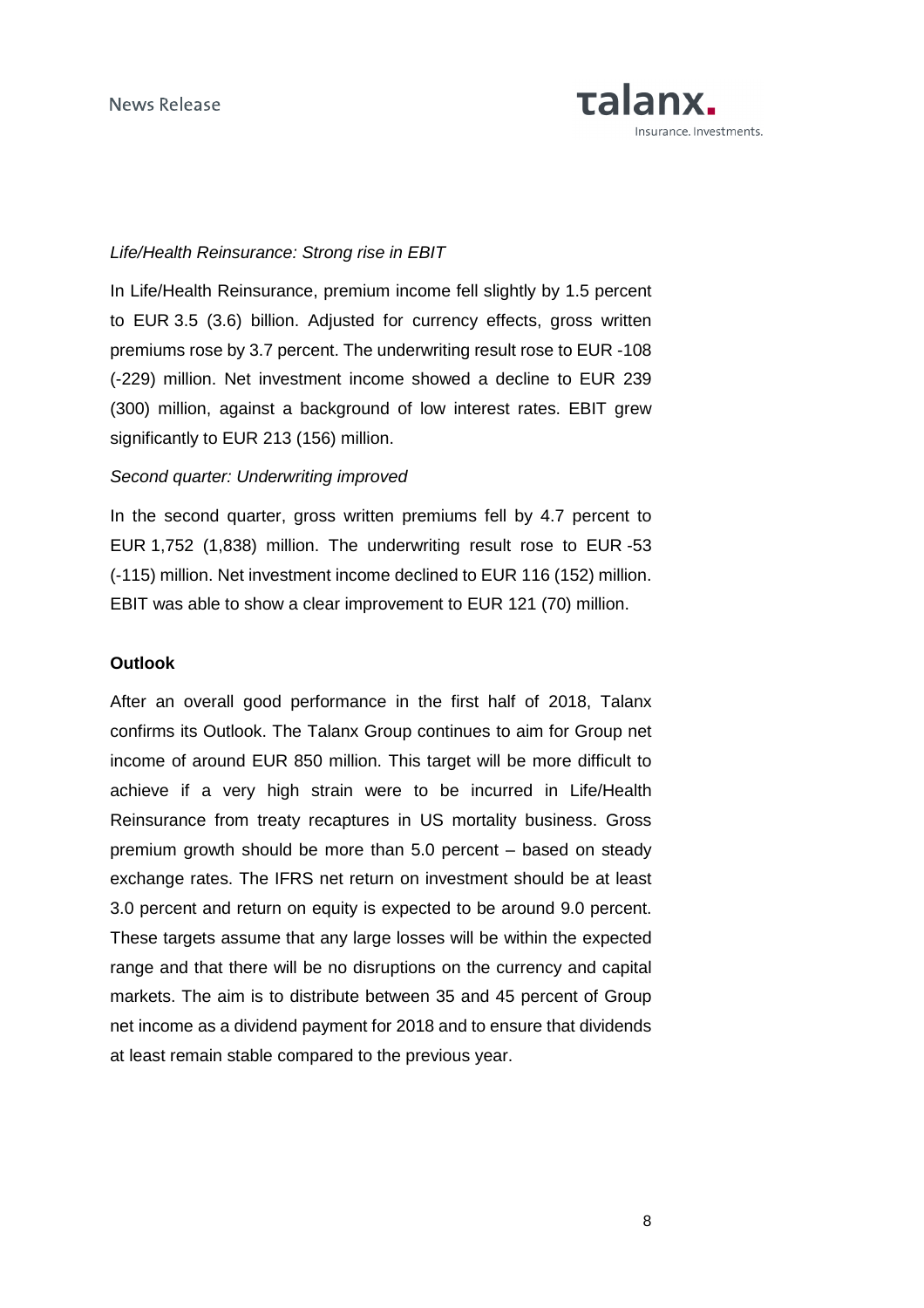

# **Key data from the Talanx Group income statement, 1st half of 2018, consolidated (IFRS)**

| <b>EUR</b> million                                                                                         | 6M 2018 | 6M 2017 <sup>1</sup> | $+/-$        |
|------------------------------------------------------------------------------------------------------------|---------|----------------------|--------------|
| Gross written premiums                                                                                     | 18,760  | 17,553               | $+6.9%$      |
| Net premiums earned                                                                                        | 14,435  | 13,450               | $+7.3%$      |
| Combined ratio in property/casualty<br>primary insurance and<br>Property/Casualty Reinsurance <sup>2</sup> | 96.7%   | 97.0%                | $-0.3%$ pts. |
| Net investment income                                                                                      | 2,007   | 2,085                | $-3.7%$      |
| Operating profit (EBIT)                                                                                    | 1,212   | 1,125                | $+7.7%$      |
| Group net income (after non-controlling<br>interests)                                                      | 437     | 463                  | $-5.6%$      |
| Return on equity <sup>3</sup>                                                                              | 10.0%   | 10.3%                | $-0.3%$ pts. |

# **Key data from the Talanx Group income statement, Q2 of 2018, consolidated (IFRS)**

| EUR million                                                                                                | Q2 2018 | Q2 2017 <sup>1</sup> | $+/-$        |
|------------------------------------------------------------------------------------------------------------|---------|----------------------|--------------|
| Gross written premiums                                                                                     | 8,200   | 7,801                | $+5.1%$      |
| Net premiums earned                                                                                        | 7,446   | 6,752                | $+10.3%$     |
| Combined ratio in property/casualty<br>primary insurance and<br>Property/Casualty Reinsurance <sup>2</sup> | 96.5%   | 97.6%                | $-1.1%$ pts. |
| Net investment income                                                                                      | 944     | 1,074                | $-12.1%$     |
| Operating profit (EBIT)                                                                                    | 620     | 549                  | $+12.9%$     |
| Group net income (after non-controlling<br>interests)                                                      | 219     | 225                  | $-2.7%$      |
| Return on equity <sup>3</sup>                                                                              | 10.1%   | 9.8%                 | $+0.3%$ pts. |

1) Adjusted in line with IAS 8.

2) Including net interest income on funds withheld and contract deposits

3) Annualised net income for the reporting period excluding non-controlling interests relative to average equity excluding non-controlling interests.

All documentation relating to the interim report:

http://www.talanx.com/investor-relations/presentations-andevents/disclosure/2018.aspx?sc\_lang=en

Financial calendar:

http://www.talanx.com/investor-relations/finanzkalender/termine.aspx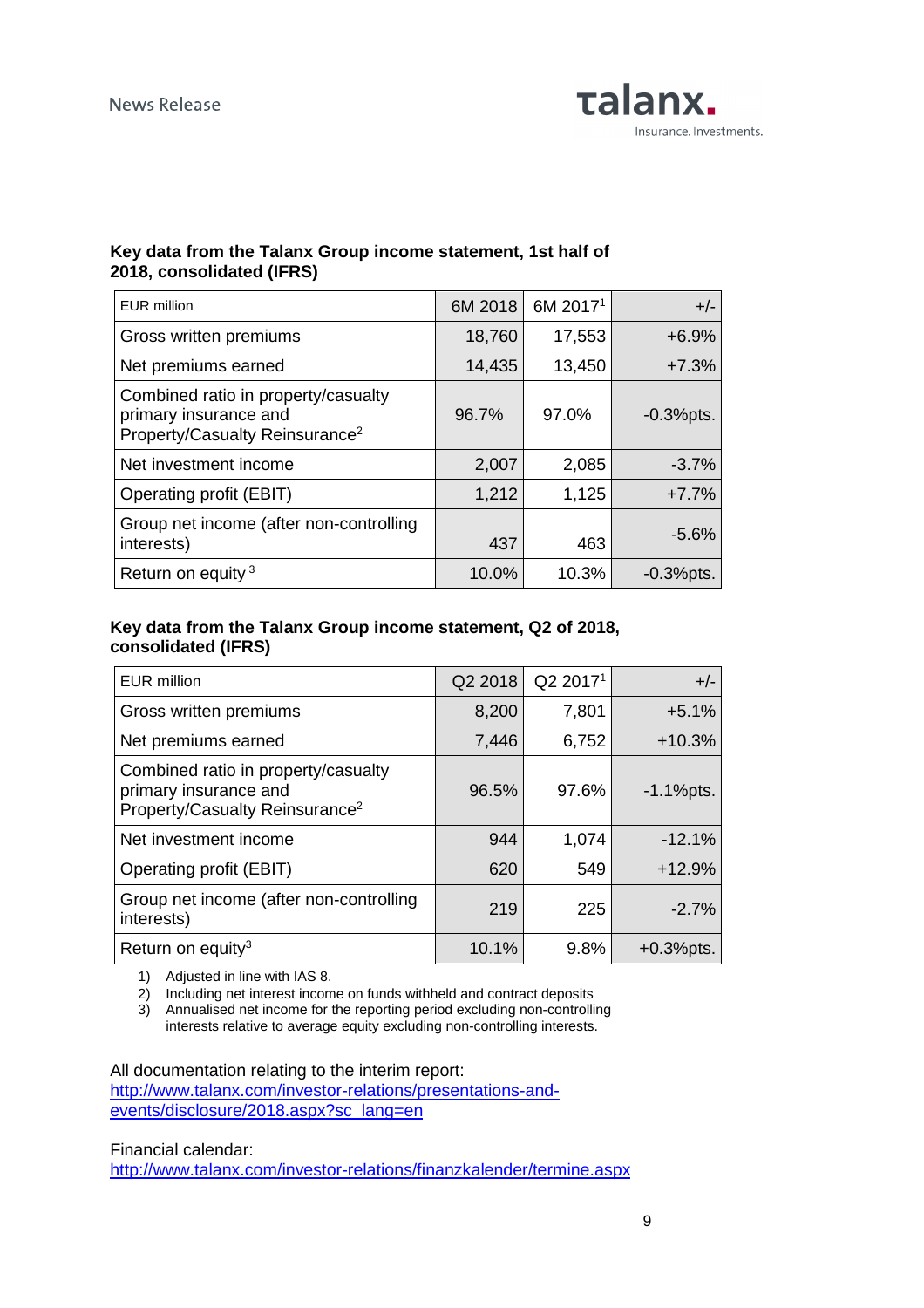

#### **About Talanx**

With premium income of EUR 33.1 billion (2017) and about 20,000 employees, Talanx is one of the major European insurance groups. The Hannover-based Group is active in more than 150 countries. Talanx operates as a multi-brand provider with a focus on B2B insurance. Under the HDI brand, which can look back on more than 100 years of tradition, Talanx operates both in Germany and abroad in industrial insurance as well as retail business. Further Group brands include Hannover Re, one of the world's leading reinsurers, Targo insurers, PB insurers and neue leben, the latter all specialised in bancassurance, as well as the Polish insurer Warta. Talanx Asset Management is one of the top asset management companies in Germany and manages the assets of the Talanx Group. With its subsidiary Ampega Investment, Talanx Asset Management is also an experienced provider of solutions for outsourcing in the B2B market. The rating agency Standard & Poor's has given the Talanx Primary Group a financial strength rating of A+/stable (strong) and the Hannover Re Group one of AA–/ stable (very strong). Talanx AG is listed on the Frankfurt Stock Exchange in the MDAX as well as on the stock exchanges in Hannover and Warsaw (ISIN: DE000TLX1005, German Securities Code: TLX100, Polish Securities Code: TNX).

You can find additional information by going to www.talanx.com.

Follow us on Twitter: twitter.com/talanx\_en.

Current photographs and company logos are available at http://mediathek.talanx.de.

#### For **media enquiries** please contact:

| Andreas Krosta      | Tel.: +49 511-3747-2020                       |
|---------------------|-----------------------------------------------|
|                     | E-Mail: andreas.krosta@talanx.com             |
| Dr. Kerstin Bartels | Tel.: +49 511-3747-2211                       |
|                     | E-Mail: kerstin.bartels@talanx.com            |
| C. Boßmeyer-Hortsch | Tel.:        +49 511-3747-2094                |
|                     | E-Mail christoph.bossmeyer-hortsch@talanx.com |

#### For **Investor Relations** please contact:

| Carsten Werle, CFA | Tel.: +49 511-3747-2231          |
|--------------------|----------------------------------|
|                    | E-Mail: carsten.werle@talanx.com |
| Marcus Sander, CFA | Tel.: +49 511-3747-2368          |
|                    | E-Mail: marcus.sander@talanx.com |